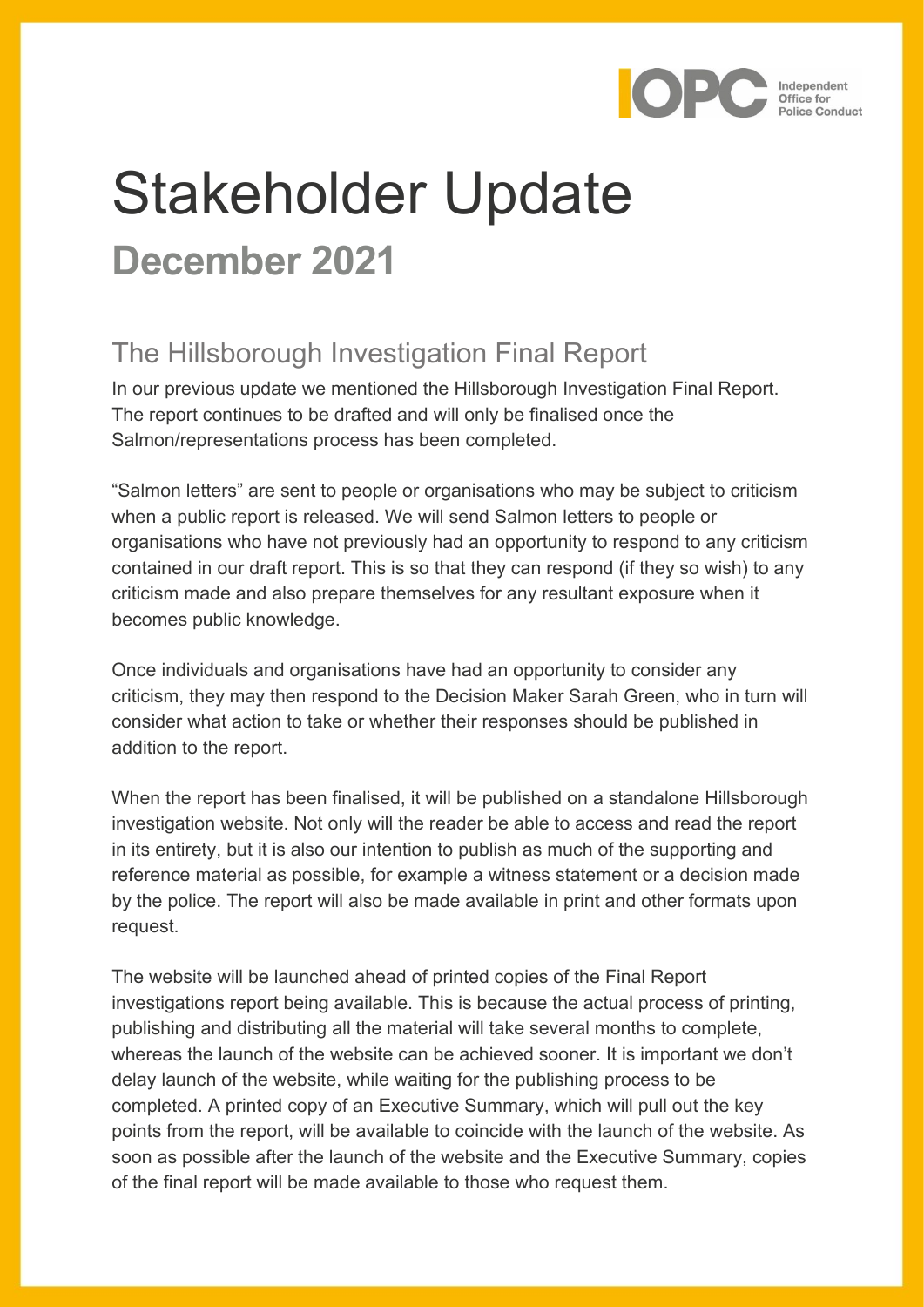At this stage it is not possible to predict with any degree of certainty when the report will be published, because at this point we cannot predict exactly how long the Salmon process will take to complete. However, every effort will be made to ensure that the Salmon process is applied fairly, while maintaining control of time constraints as we move through each stage. We will provide you with a progress update in the summer of 2022.

In addition, the website will include the history of the Hillsborough investigation (since it began) along with lessons which have been learned from the investigation.

## Complaint and conduct reports

The website will contain case summaries of more than 150 IOPC and Operation Resolve complaint and conduct reports.

Anyone who has made a complaint will receive a copy of their individual complaint report ahead of publication on the website.

The numbers of complaint/conduct reports have decreased since our last update. This is due primarily to administrative changes which have allowed us to link some investigations, as well as discontinue a number that do not meet certain criteria set out in the Police Reform Act 2002.

## The Hillsborough Decision Maker

In our last update we advised you of the appointment of the Hillsborough Decision Maker, Sarah Green. Below, Sarah has provided details on her background, her role within the Hillsborough investigation and the legal processes that she must follow.

## **My background**

I am a lawyer and have spent most of my life working in the public sector. I joined the board of the IPCC (as then was) as a commissioner in 2011 and became a deputy chair alongside Rachel Cerfontyne in 2014 – I was the lead commissioner for the Metropolitan Police Service and she was the lead commissioner for the Hillsborough investigation. In 2018, when we became the IOPC I successfully applied for a regional director role.

Over my 10 years at the IPCC/IOPC I have acted as decision maker on hundreds of cases, as well as leading work to improve how we investigate cases involving deaths. I am currently seconded from that role to work as the Hillsborough Decision Maker, with delegated authority from the Director General of the IOPC, Michael Lockwood.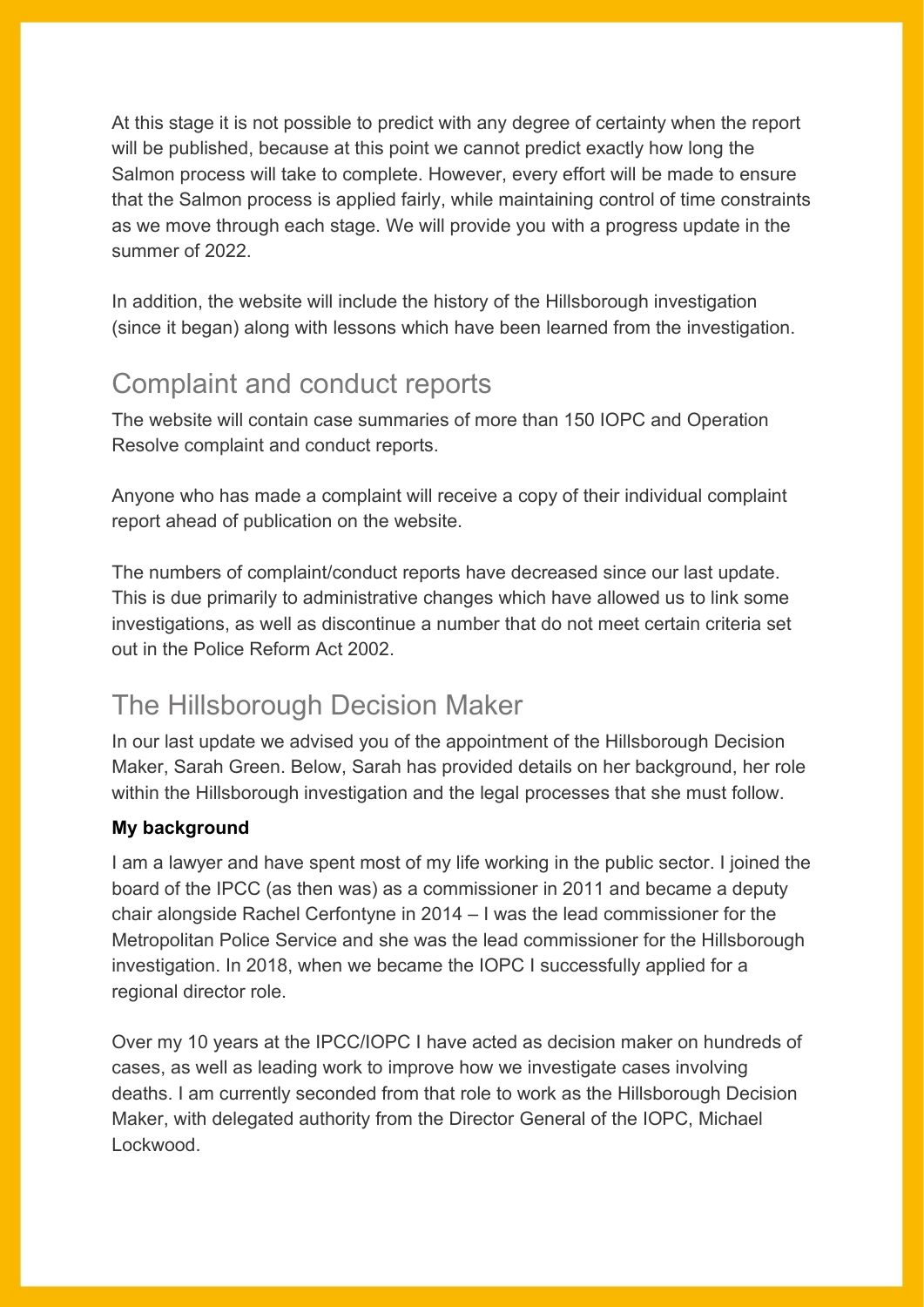### **What decisions am I making?**

I am responsible for ensuring the terms of reference for the investigations are accurate and up to date, and I approve any amendments to these.

I review the content of the final report, and the individual complaint and conduct reports that sit alongside it, to ensure that the terms of reference are met.

Part of my role is to decide whether or not Hillsborough complaints are upheld. In addition, in certain cases, I express an opinion on whether or not an officer who has had a complaint made against them would have a case to answer for gross misconduct or misconduct, had they still been serving with the police today. I also express an opinion as to whether or not potential performance issues would have been raised had relevant officers still been serving.

I am also required to review whether any further referrals should be made to the Crown Prosecution Service after the final reports have been completed, taking into account whether the evidential position has changed since any previous decisions were made, and applying the relevant legal tests.

I approve learning recommendations arising from the investigation and make decisions on naming individuals or redacting their names from anything we publish.

As previously mentioned, we will follow the Salmon process. It is my responsibility to approve the approach in notifying individuals and organisations that they are criticised in the report and to also consider any responses made and what actions to take.

### **What is my approach to this?**

My approach to taking any decision or expressing an opinion is to consider the allegations made against the available evidence, applying relevant legal tests and having regard to relevant professional standards, guidance, policies and procedures.